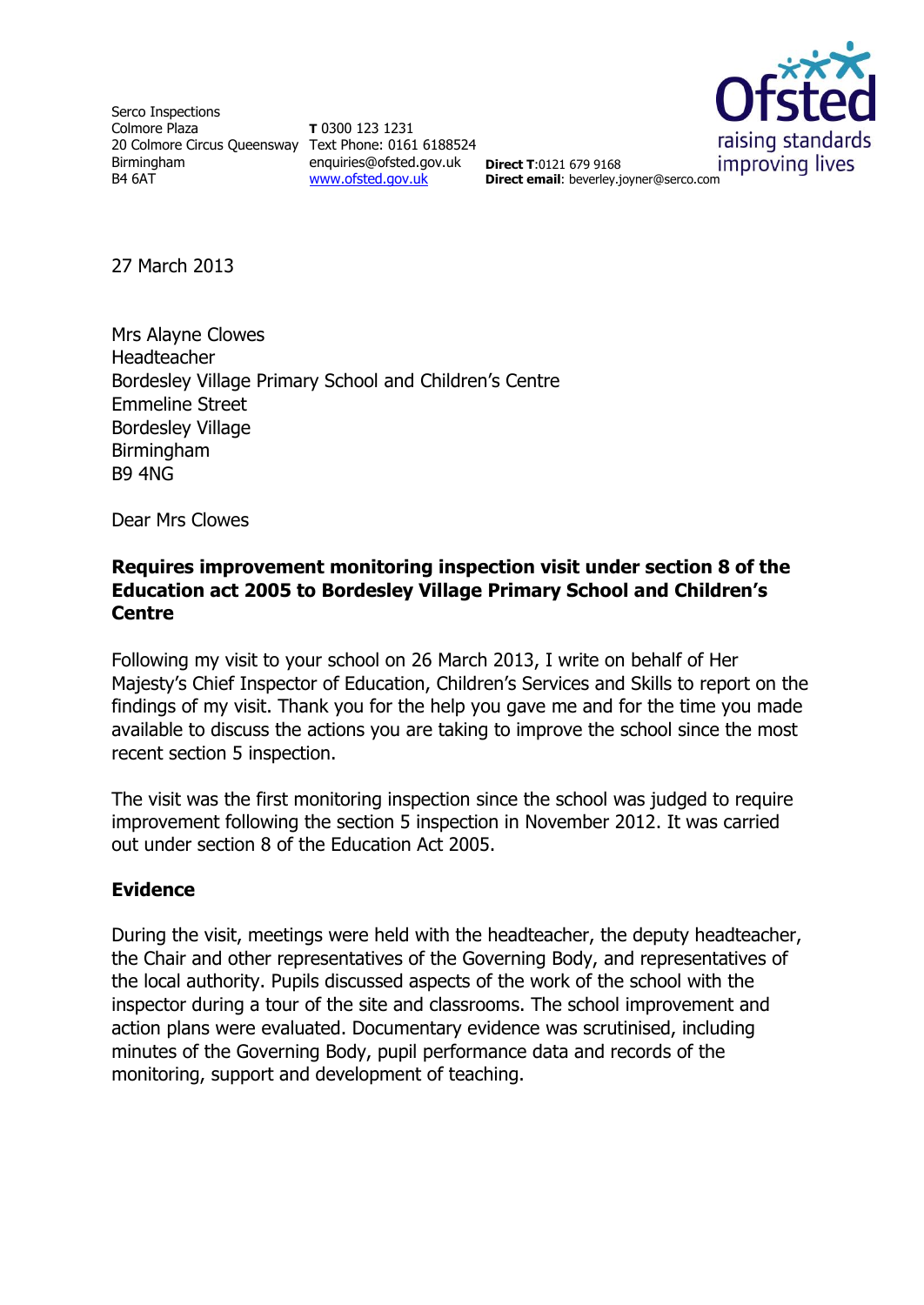

## **Context**

There have been no significant staff changes since the last inspection. A restructuring of school leadership is underway which has made provision for the appointment of assistant headteachers to lead literacy and mathematics, and for a manager of the Early Years Foundation Stage. The school has opened its new library.

### **Main findings**

The school has made effective use of the findings of the last inspection report to set a clear agenda for improvement. There has been a strong focus on sharing with all staff the features of good and outstanding teaching, and the need for teaching to have measurable impact on the progress of all groups of pupils. These messages have been delivered in a broad-ranging programme of training and professional development. They have been further reinforced through feedback to staff following formal lesson observations, lesson 'drop-ins' ('learning walks') and detailed scrutiny of pupils' books by leaders and external consultants. Evidence suggests that the teaching overall is improving, though still some weaknesses remain.

Teachers have worked closely together in moderating pupils' work to develop the accuracy of their assessments and clarify expectations for the standard of pupils' work. Systems to hold staff more accountable for the progress of all pupils in their classes have strengthened, but not all staff have been timely or accurate in recording assessments, which means that analysis of performance is not as comprehensive as it might be. The targets set for pupils' progress overall, and particularly for the more able, are not demanding enough to help the school rapidly close gaps between pupils' attainment and the national average.

The school's improvement plan focuses well on strategies to improve the quality of teaching. Actions to improve literacy also feature clearly, although there is less prominence given currently to improvement strategies in mathematics. The plan has particular merit in setting a very clear vision of where the school should be in development phase two during the next academic year, and sets appropriately high expectations. However, the target for teaching quality for the end of phase one at the end of the current academic year is too low and should be revised upwards to reflect the urgency of the need to secure more consistently good teaching and eradicate inadequate practice.

The governing body has a good balance of skills and offers enthusiastic support to the school. Careful management of resources has enabled it to offer a leadership restructuring programme aimed at securing specialist leadership of literacy, mathematics and Early Years provision. The headteacher regularly presents clear and detailed evaluations of the school's progress based on a range of monitoring evidence, and this allows governors to raise questions about aspects of performance.